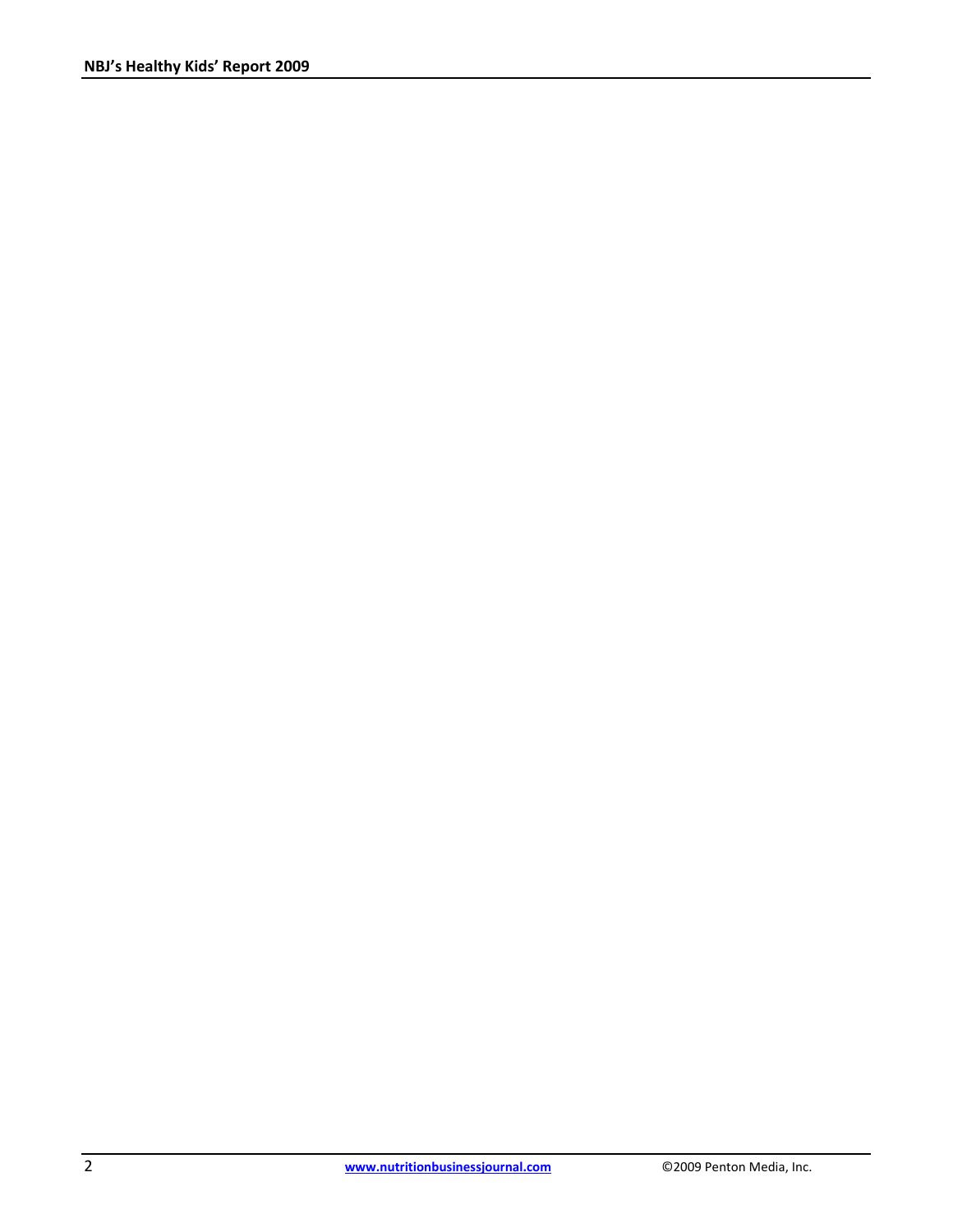## **TABLE OF CONTENTS**

| 1. |        |  |
|----|--------|--|
| 2. |        |  |
|    | 2.1.   |  |
|    | 2.2.   |  |
|    | 2.2.1  |  |
|    | 2.2.2. |  |
|    | 2.3.   |  |
|    | 2.3.1. |  |
|    | 2.3.2. |  |
| 3. |        |  |
|    | 3.1.   |  |
|    | 3.1.1. |  |
|    | 3.1.2. |  |
|    | 3.1.3. |  |
|    | 3.1.4. |  |
|    | 3.1.5. |  |
|    | 3.1.6. |  |
|    | 3.1.7. |  |
|    | 3.2.   |  |
|    | 3.3.   |  |
|    | 3.4.   |  |
|    | 3.4.1. |  |
|    | 3.4.2. |  |
|    | 3.4.3. |  |
|    | 3.5.   |  |
|    | 3.5.1. |  |
|    | 3.5.2. |  |
|    | 3.5.3. |  |
|    | 3.6.   |  |
| 4. |        |  |
|    | 4.1.   |  |
|    | 4.1.1. |  |
|    | 4.1.2. |  |
|    | 4.1.3. |  |
|    | 4.1.4. |  |
|    | 4.1.5. |  |
|    | 4.2.   |  |
|    | 4.2.1. |  |
|    | 4.2.2. |  |
|    | 4.2.3. |  |
|    | 4.2.4. |  |
|    | 4.2.5. |  |
|    | 4.2.6. |  |
|    | 4.3.   |  |
|    | 4.3.1. |  |
|    | 4.3.2. |  |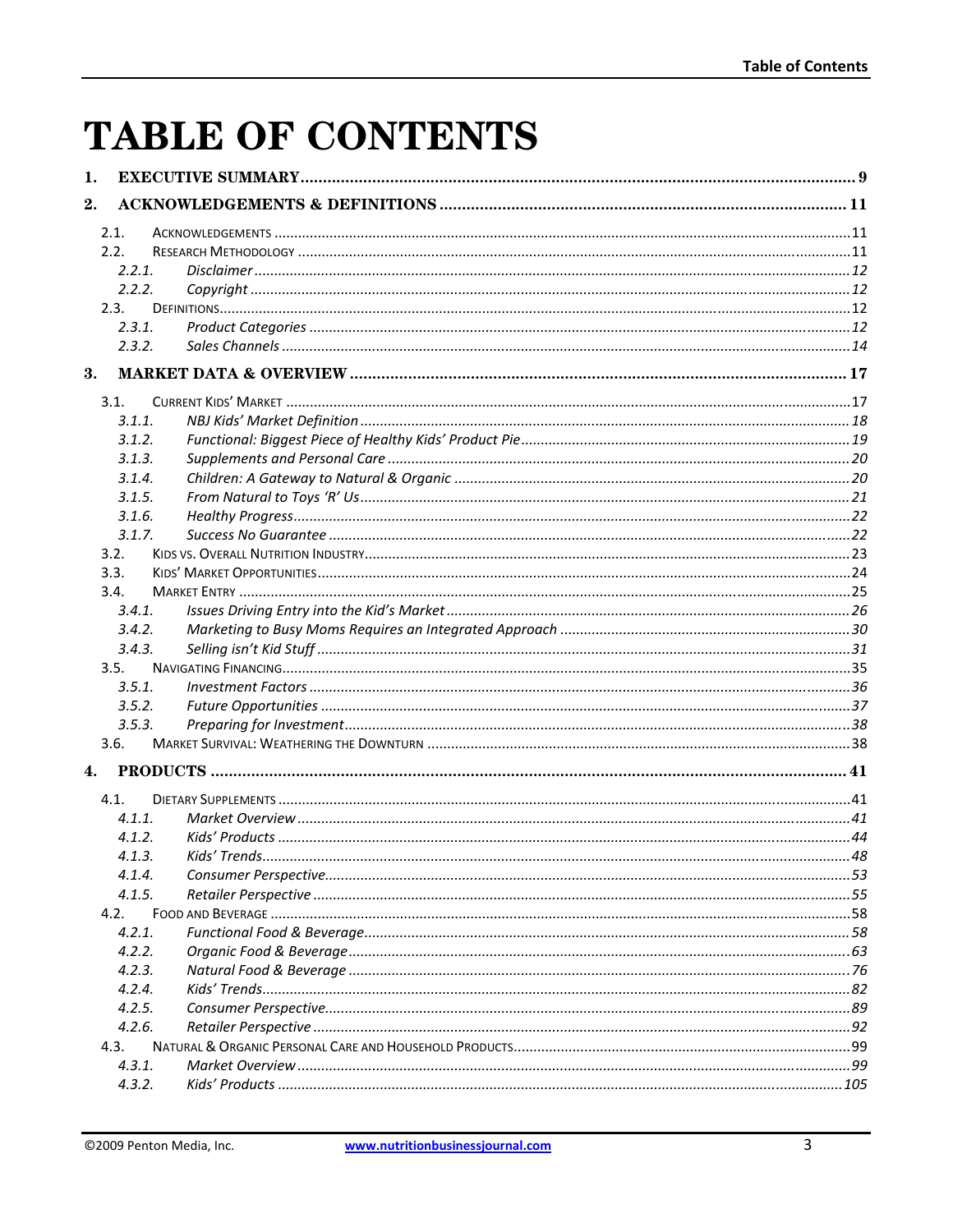|    | 4.3.3.  |                                                                                                                     |  |
|----|---------|---------------------------------------------------------------------------------------------------------------------|--|
|    | 4.3.1.  |                                                                                                                     |  |
|    | 4.3.2.  |                                                                                                                     |  |
|    | 4.3.3.  |                                                                                                                     |  |
| 5. |         |                                                                                                                     |  |
|    | 5.1.    | BUILDING THE NEXT-GENERATION CPG COMPANY: NEST COLLECTIVE'S NEIL GRIMMER, CO-FOUNDER AND CIO  121                   |  |
|    | 5.1.1.  |                                                                                                                     |  |
|    | 5.1.2.  |                                                                                                                     |  |
|    | 5.1.3.  |                                                                                                                     |  |
|    | 5.2.    |                                                                                                                     |  |
|    | 5.3.    |                                                                                                                     |  |
|    | 5.4.    | DENISE DEVINE, PRESIDENT AND CEO OF FROOSE: CREATING A HEALTHY KIDS' BEVERAGE ALTERNATIVE  129                      |  |
|    | 5.5.    | KELLOGG: THE ICONIC BRAND'S PERSPECTIVE ON HEALTHY KIDS' ACCORDING TO SUSANNE NORWITZ, COMPANY SPOKESPERSON132      |  |
|    | 5.6.    | Q&A WITH MARTEK BIOSCIENCES: ETHAN LEONARD, VP OF PEDIATRIC NUTRITION; CASSIE FRANCE-KELLY, SENIOR PUBLIC RELATIONS |  |
|    |         |                                                                                                                     |  |
|    | 5.7.    |                                                                                                                     |  |
|    | 5.8.    |                                                                                                                     |  |
|    | 5.9.    |                                                                                                                     |  |
|    | 5.10.   |                                                                                                                     |  |
|    | 5.11.   |                                                                                                                     |  |
|    | 5.12.   |                                                                                                                     |  |
|    | 5.13.   |                                                                                                                     |  |
|    | 5.13.1. |                                                                                                                     |  |
|    | 5.13.2. |                                                                                                                     |  |
| 6. |         |                                                                                                                     |  |
|    |         |                                                                                                                     |  |
|    |         |                                                                                                                     |  |
|    |         |                                                                                                                     |  |
|    |         |                                                                                                                     |  |
|    |         |                                                                                                                     |  |
|    |         |                                                                                                                     |  |
|    |         |                                                                                                                     |  |
|    |         |                                                                                                                     |  |
|    |         |                                                                                                                     |  |
|    |         |                                                                                                                     |  |
|    |         |                                                                                                                     |  |
|    |         |                                                                                                                     |  |
|    |         |                                                                                                                     |  |
|    |         |                                                                                                                     |  |
|    |         |                                                                                                                     |  |
|    |         |                                                                                                                     |  |
|    |         |                                                                                                                     |  |
|    |         |                                                                                                                     |  |
|    |         |                                                                                                                     |  |
|    |         |                                                                                                                     |  |
|    |         |                                                                                                                     |  |
|    |         |                                                                                                                     |  |
|    |         |                                                                                                                     |  |
|    |         |                                                                                                                     |  |
|    |         |                                                                                                                     |  |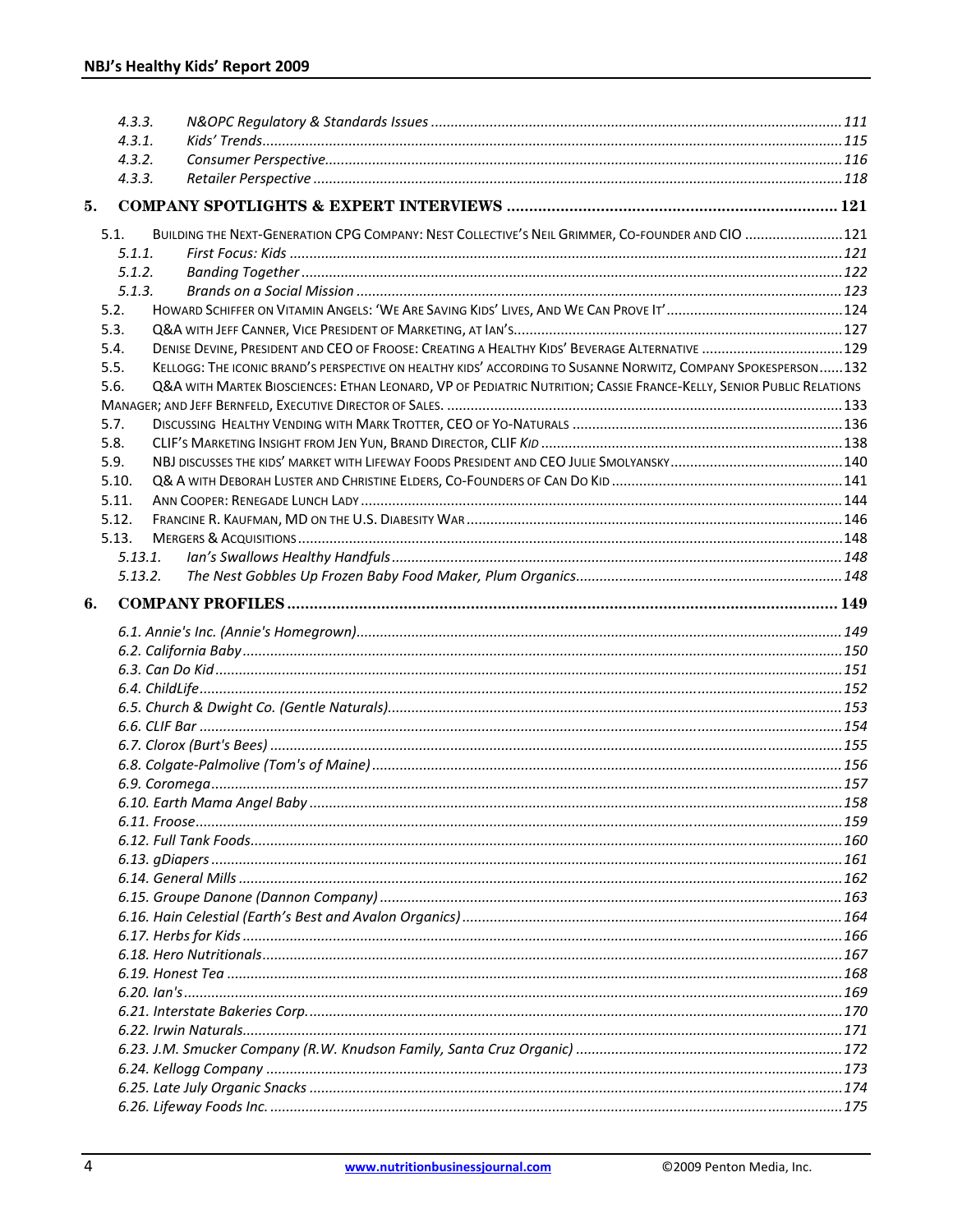| 178  |
|------|
| .179 |
|      |
|      |
|      |
|      |
|      |
|      |
|      |
|      |
|      |
|      |
|      |
|      |
|      |
| 193  |
|      |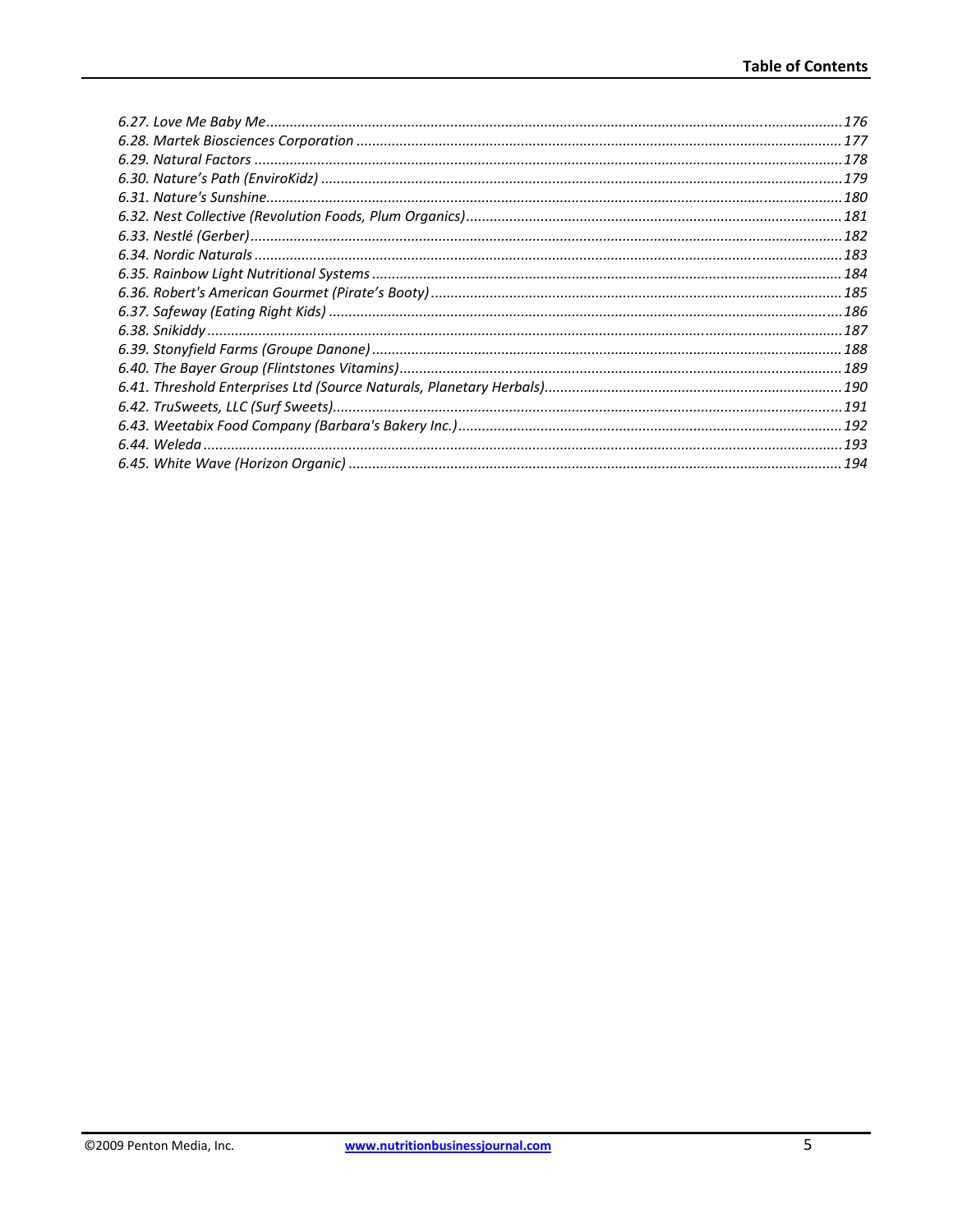## **INDEX OF FIGURES**

| Figure 3-4 U.S. Total Nutrition Industry vs. Healthy Kids' Sales by Product Category in 2008  23              |  |
|---------------------------------------------------------------------------------------------------------------|--|
| Figure 3-5 U.S. Healthy Kids' Product Sales Compared to Total U.S. Product Sales in 2008 24                   |  |
|                                                                                                               |  |
|                                                                                                               |  |
| Figure 3-8 Information Sources: Percentage Ranked as Having a "Strong Effect" on Kids' Brand Awareness 32     |  |
| Figure 3-9 Consumer Survey: Specifically Shopping Retailers because of Natural, Organic, & Healthy Kids'      |  |
|                                                                                                               |  |
| Figure 3-10 Information Sources: Effect on Kids' Brand Awareness for Conventional Brands 33                   |  |
| Figure 3-11 Information Sources: Effect on Kids' Brand Awareness for Organic, Natural, and Healthy Brands  34 |  |
|                                                                                                               |  |
|                                                                                                               |  |
|                                                                                                               |  |
|                                                                                                               |  |
|                                                                                                               |  |
|                                                                                                               |  |
|                                                                                                               |  |
| Figure 4-4 U.S. Total Dietary Supplement Sales and Annual Growth by Channel, 2006-2008  43                    |  |
| Figure 4-5 U.S. Dietary Supplement Estimated Sales and Growth by Product, 2009e-2017e  44                     |  |
|                                                                                                               |  |
| Figure 4-7 U.S. Healthy Kids' as a Percentage of Total Dietary Supplement Sales, 2008  45                     |  |
|                                                                                                               |  |
|                                                                                                               |  |
|                                                                                                               |  |
|                                                                                                               |  |
|                                                                                                               |  |
| Figure 4-13 U.S. Functional Food and Beverage Sales Compared to Total U.S. Food and Beverage Sales in 2008 59 |  |
|                                                                                                               |  |
|                                                                                                               |  |
| Figure 4-16 U.S. Total Functional Food Sales and Annual Growth by Channel, 2006-2008 60                       |  |
| Figure 4-17 U.S. Total Functional Food Estimated Sales and Growth by Product, 2009e-2017e  61                 |  |
|                                                                                                               |  |
| Figure 4-19 U.S. Healthy Kids' as a Percentage of Total Functional Food & Beverage Sales, 2008  62            |  |
|                                                                                                               |  |
|                                                                                                               |  |
|                                                                                                               |  |
| Figure 4-23 U.S. Organic Food and Beverage Sales Compared to Total U.S. Food and Beverage Sales in 2008  65   |  |
|                                                                                                               |  |
|                                                                                                               |  |
| Figure 4-26 U.S. Total Organic Food & Beverage Sales and Annual Growth by Channel, 2006-2008 67               |  |
| Figure 4-27 U.S. Total Organic Food Estimated Sales and Growth by Product, 2009e-2017e 68                     |  |
|                                                                                                               |  |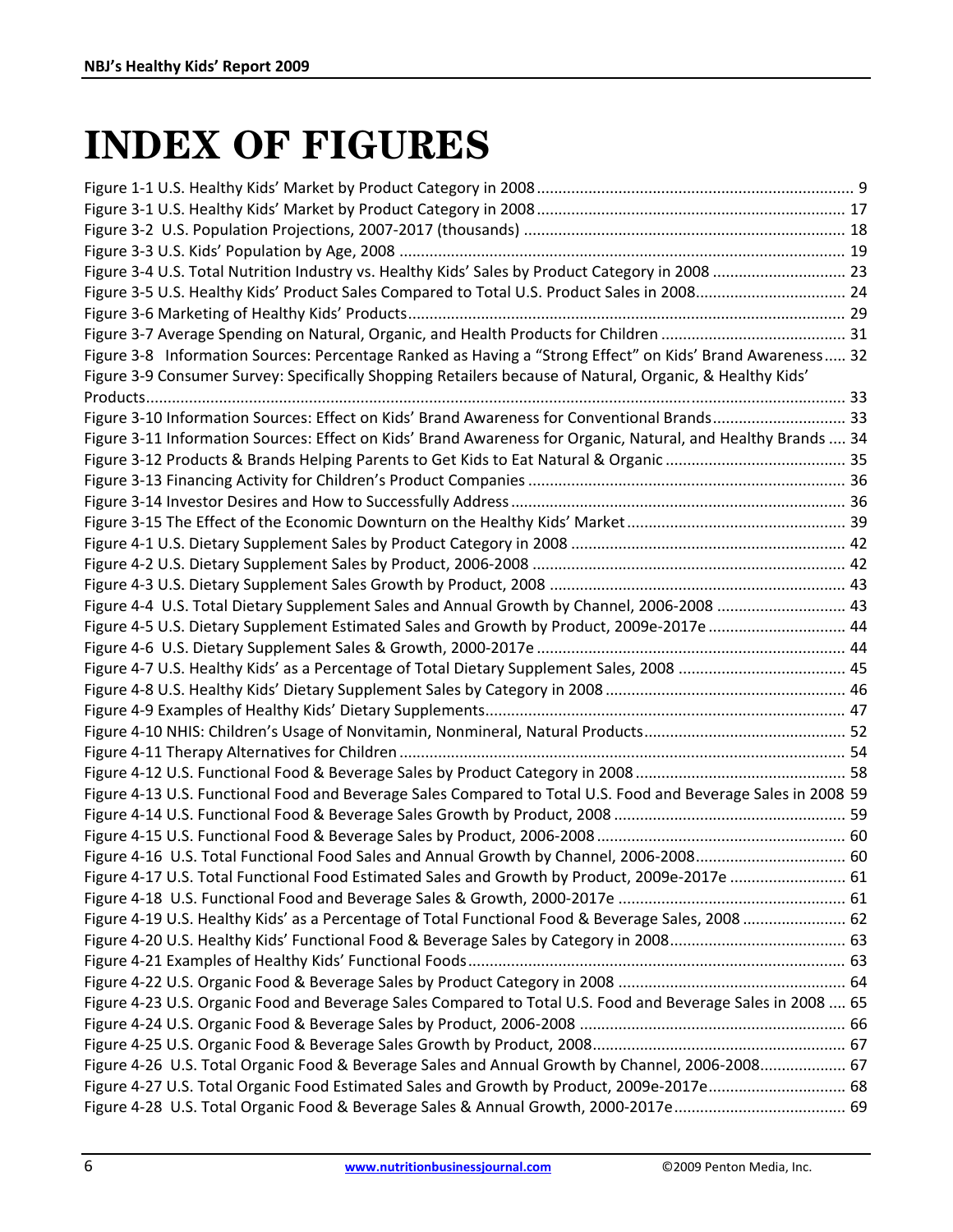| Figure 4-29 U.S. Healthy Kids' as a Percentage of Total Organic Food & Beverage Sales, 2008 70             |  |
|------------------------------------------------------------------------------------------------------------|--|
|                                                                                                            |  |
|                                                                                                            |  |
|                                                                                                            |  |
|                                                                                                            |  |
|                                                                                                            |  |
| Figure 4-35 U.S. Natural Food and Beverage Sales Compared to Total U.S. Food and Beverage Sales in 2008 77 |  |
|                                                                                                            |  |
|                                                                                                            |  |
| Figure 4-38 U.S. Total Natural Food & Beverage Sales and Annual Growth by Channel, 2006-2008 79            |  |
| Figure 4-39 U.S. Total Natural Food Estimated Sales and Growth by Product, 2009e-2017e  79                 |  |
|                                                                                                            |  |
| Figure 4-41 U.S. Healthy Kids' as a Percentage of Total Natural Food & Beverage Sales, 2008 80             |  |
|                                                                                                            |  |
|                                                                                                            |  |
| Figure 4-44 U.S. Total Natural & Organic Personal Care and Household Product Sales by Product, 2008 99     |  |
|                                                                                                            |  |
|                                                                                                            |  |
| Figure 4-47 U.S. Total Natural & Organic Personal Care Sales and Annual Growth by Channel, 2006-2008  101  |  |
| Figure 4-48 U.S.Total N&OPC Estimated Sales and Growth by Product, 2009e-2017e  102                        |  |
|                                                                                                            |  |
|                                                                                                            |  |
| Figure 4-51 U.S. Total Natural & Organic Household Sales and Annual Growth by Channel, 2007-2008  104      |  |
| Figure 4-52 U.S. N&O Household Product Estimated Sales and Growth by Product, 2009e-2017e  104             |  |
| Figure 4-53 U.S. Natural & Organic Household Products Sales & Growth, 2000-2017e 105                       |  |
| Figure 4-54 U.S. Healthy Kids' as a Percentage of Total N&OPC & Household Product Sales, 2008  106         |  |
| Figure 4-55 U.S. Healthy Kids' N&OPC and Household Product Sales by Category in 2008  107                  |  |
|                                                                                                            |  |
|                                                                                                            |  |
|                                                                                                            |  |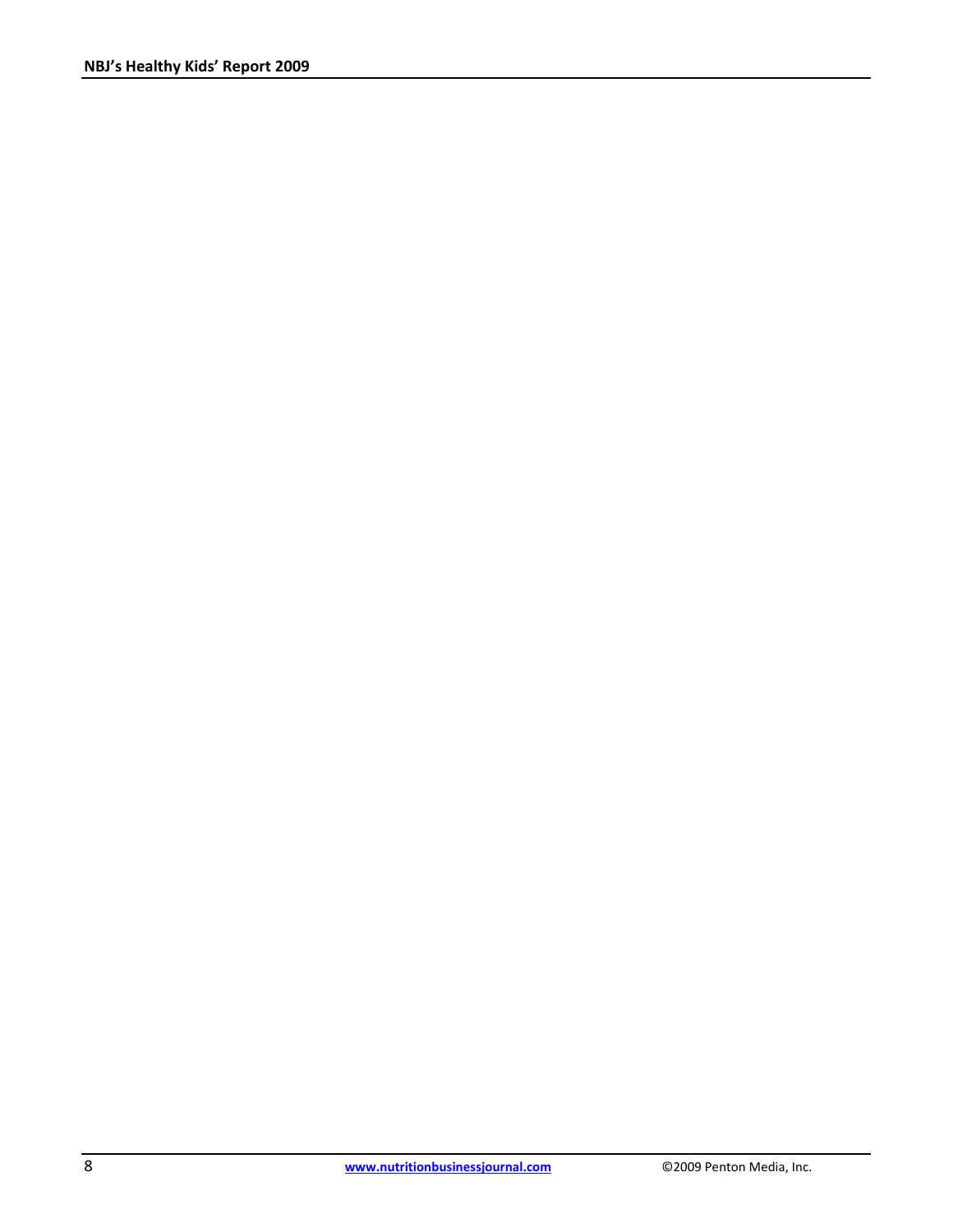## **1. EXECUTIVE SUMMARY**

A convergence of forces—the Obama administration's focus on improving children's nutrition, the childhood obesity and diabetes epidemics, parents' growing concern over food quality and safety, and even the troubled economy—is creating a sweet spot in the U.S. children's market for natural, organic, better-for-you and nutritional supplement products. Yes, children's products in general are hot, but the real growth is likely to be in natural, organic and better-for-you offerings that are truly healthy and free from long ingredient lists, artificial colors and preservatives, high-fructose corn syrup and even common allergens, such as gluten and nuts. As Nutrition Business Journal's research, interviews with and survey of more than 150 companies revealed, parents are proving increasingly willing to pay for such products for their kids, even if it means scrimping on something for themselves in the current economy. The economy is also driving parents to expect more "value" from the products they purchase, which could present a competitive advantage for those companies selling foods, beverages and nutritional supplementation products that pack a healthy punch.

Thanks to the Internet and magazines such as NBJ's sister publication Delicious Living, parents are becoming much more educated about the importance of healthy eating for their children—and this is being reflected in their food purchasing decisions. Companies understand this and are launching a growing number of natural, organic, better-for-you and nutritional supplementation products formulated and/or marketed for children. Many of these were featured at the 2009 Natural Products Expo West Tradeshow, which included more than 300 companies selling products targeted to kids. Numerous exhibiting companies at this year's Expo West showcased entire lines devoted to the infant-to-12 demographic group.

As we detail in this report, NBJ estimates that the U.S. healthy kids' market generated \$10.1 billion in consumer sales in 2008, with the vast majority of sales coming from functional foods and beverages formulated for or marketed to children. Sales of healthy children's products made up approximately 10% of total U.S. nutrition industry sales last year.



The growth in healthy kids' products comes as no surprise to NBJ. In November 2007 and May 2008, NBJ worked with Avero Research to survey more than 2,100 U.S. consumers, 197 grocery retail managers and 93 consumer packaged goods manufacturers. In this survey, both manufacturers and retailers rated "better-for-you kids' products" as the hottest healthy foods growth opportunity. Similarly, when we polled the 250 nutrition industry executives in attendance at the 2008 NBJ Summit last July, we learned that concern over children's

©2009 Penton Media, Inc.